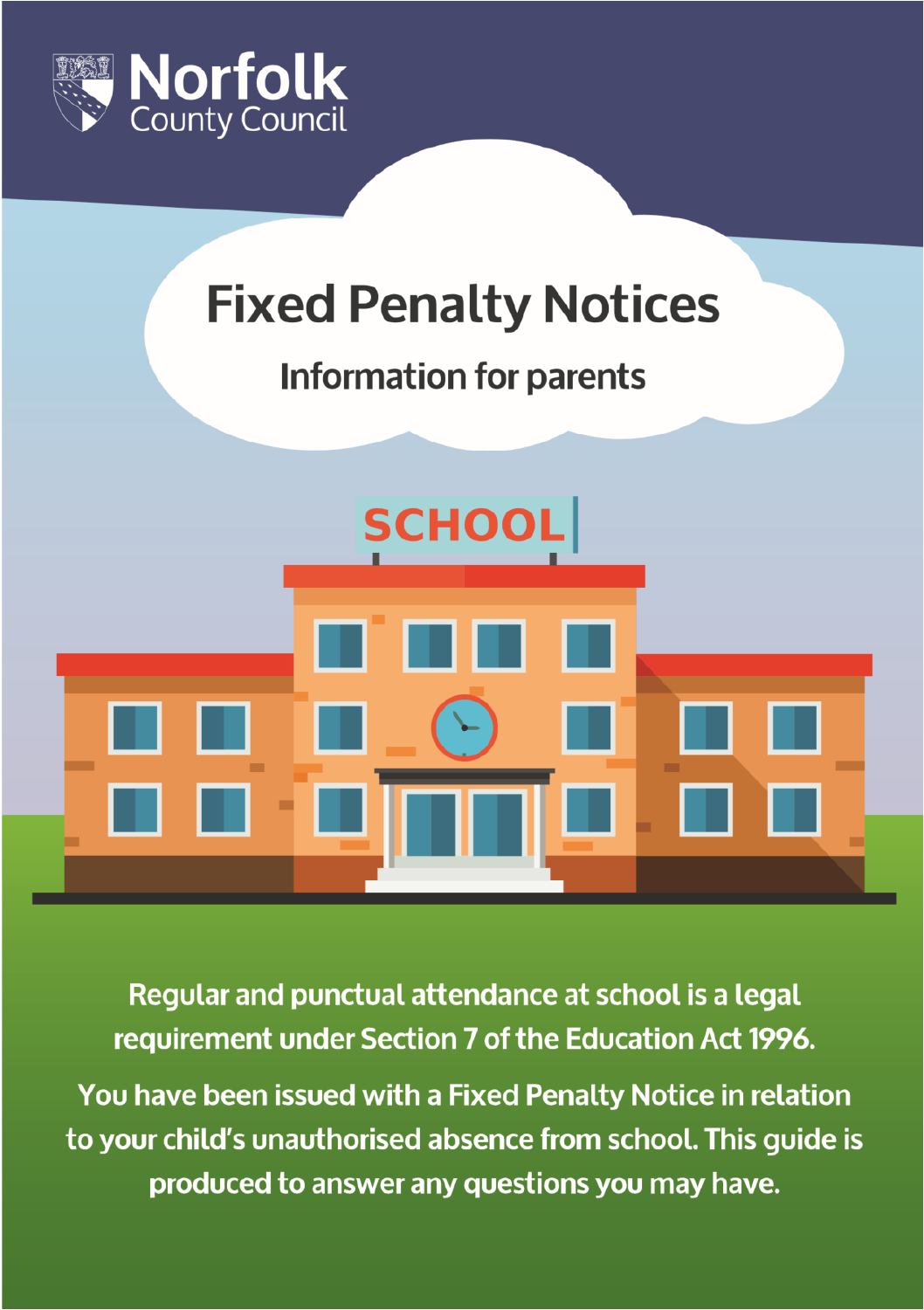# **What is a Fixed Penalty Notice?**

The Anti-Social Behaviour Act 2003 introduced legislation that made provision for a Local Authority to issue Fixed Penalty Notices. These notices require a fine to be paid by parents of pupils who have unauthorised absence from school. The fine will discharge the potential liability to be prosecuted

A separate Penalty Notice will be issued to **Each** parent for **Each** child who has unauthorised absence.

# **Who makes the decision to Issue a Fixed Penalty Notice?**

It is the Headteacher/Governor following Government Guidance who makes the decision. The Local Authority administers the notices on behalf of the **Schools** 

#### **In what circumstances will Fixed Penalty Notices be issued?**

In Norfolk, penalty notices are issued in accordance with the Norfolk Local Protocol. Your child's school will have provided you with information regarding the criteria in which they will refer cases of unauthorised absence to the Local Authority for issuing of a Fixed Penalty.

**In all cases a penalty notice can only be issued if the pupil has accrued at least 9 sessions (4.5 school days) of unauthorised absence within the previous 6 school weeks.**

## **What is the cost of a Penalty Notice?**

If a Fixed Penalty Notice is issued the penalty is £60 when the payment is made within 21 days or £120 when the payment is made after 21 days but prior to 28 days. Failure to pay within 28 days will result in a summons to appear before the Magistrates' Court on the grounds that you have failed to secure your child's regular attendance at school.

## **Frequently asked questions:**

## **Can I dispute the Fixed Penalty Notice?**

Only a headteacher can authorise absence from school. If there are other exceptional and compelling circumstances of which the school were not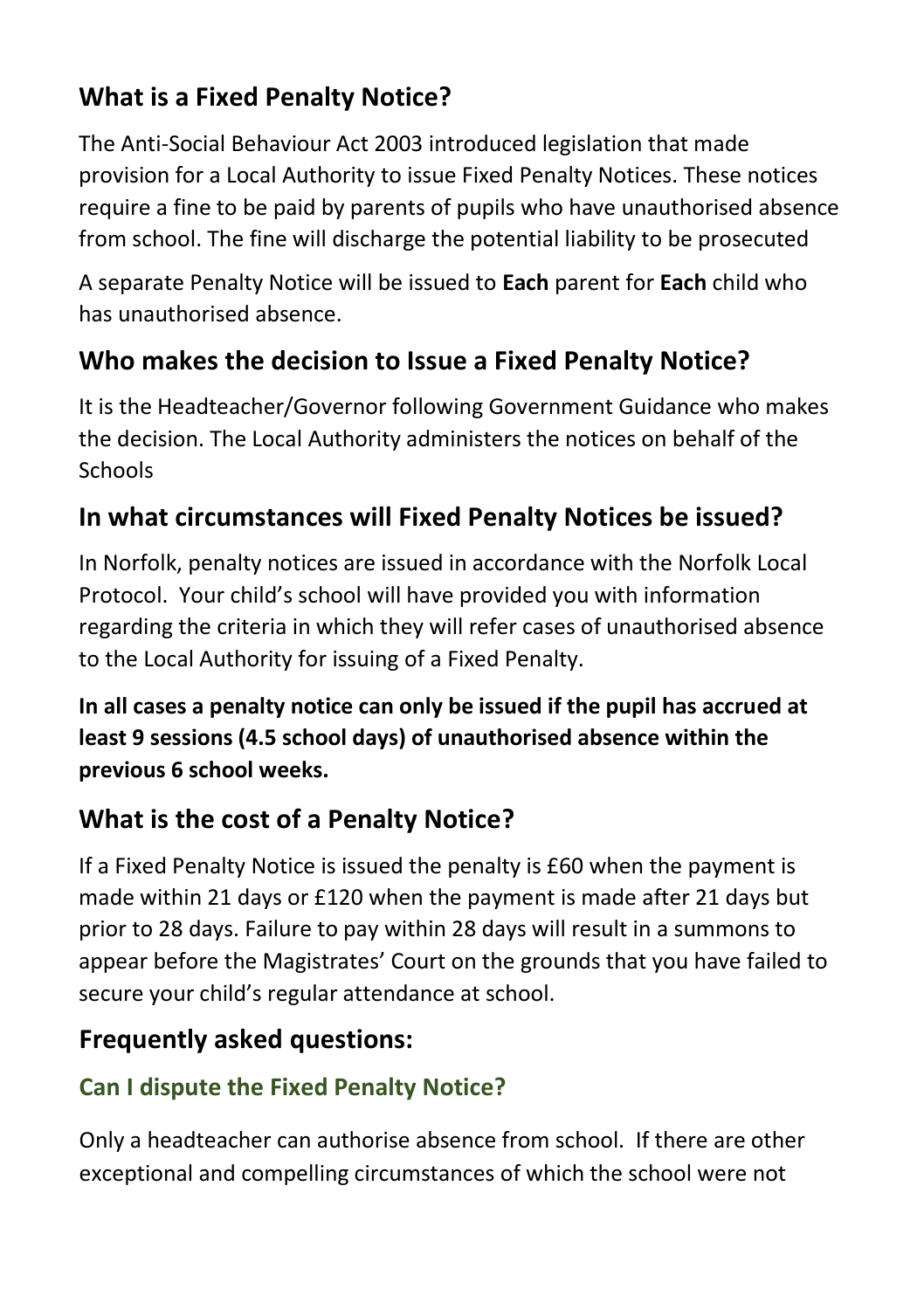aware of, you can make a representation to the headteacher. If the school maintain the absence was unauthorised, the Penalty Notice will stand.

There is no right to appeal against a Fixed Penalty Notice, but you may choose not to pay and make your representations in the Magistrates' Court. You should be aware that should the court find you guilty of the offence of irregular school attendance, they can impose a higher punishment upon conviction. The court may also charge you with court costs.

#### **I do not live with the child or I am a stepparent, can I still be fined?**

Yes, Section 576 Education Act 1996 defines 'parent' as:

- any natural parent, whether married or not
- any parent who, although not a natural parent, has parental responsibility as defined in the Children Act (1989) for a child or young person
- any person who, although not a natural parent, has care of a child or young person

#### **Why do some schools authorise absence and another does not?**

The headteacher is the only person who can authorise absence. Headteachers are only able to authorise absence requests for exceptional reasons and each circumstance will be individual and likely to receive a different response.

#### **My child has never had unauthorised absence before, why have I been fined?**

The notice has been issued based on the referral criteria; which meets the threshold for irregular attendance at school. School attendance is crucial to children and any absence will have an impact upon your child's education. Your child's headteacher will have based their decision on whether the absence request was exceptional rather than based on your child's attendance level.